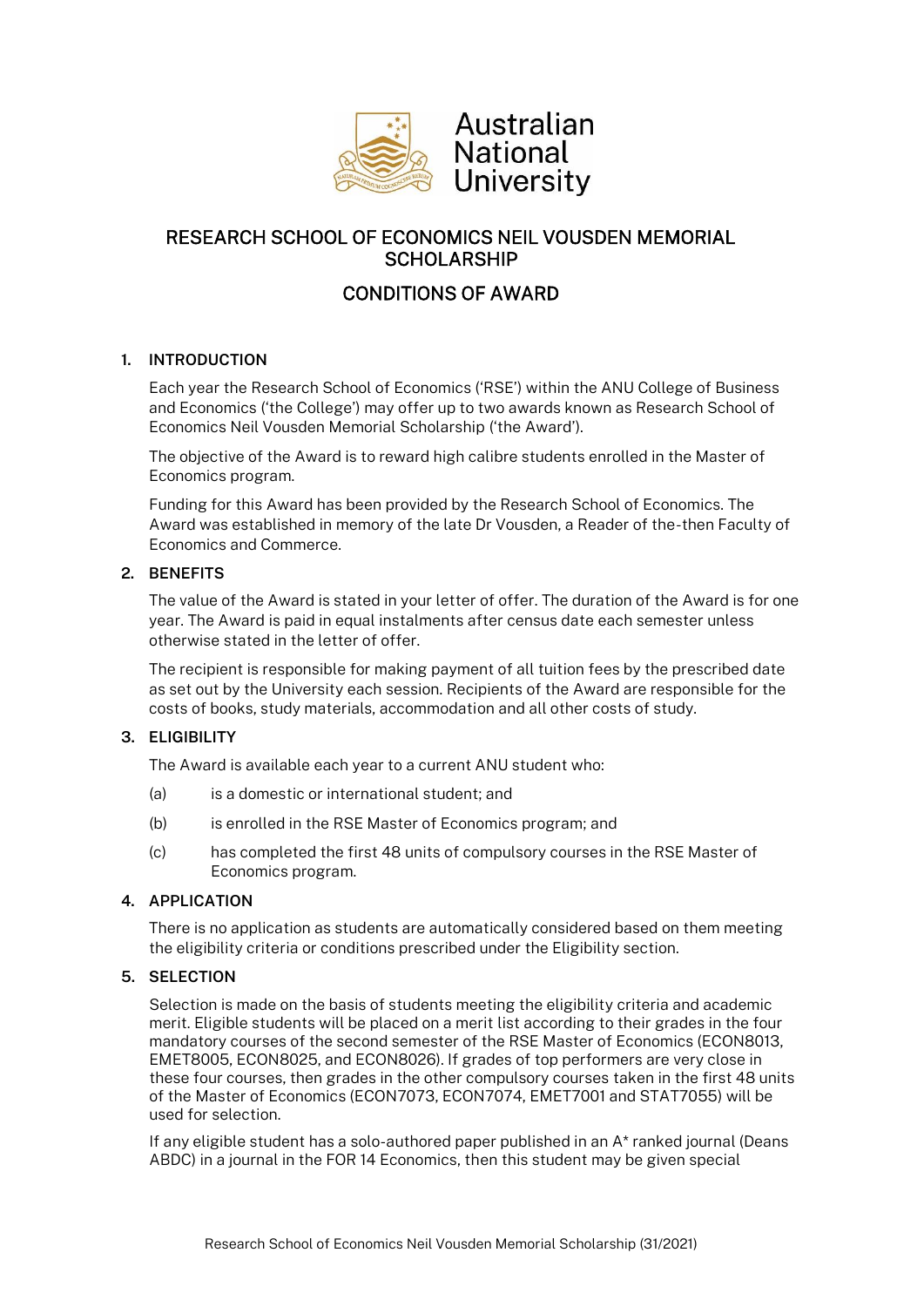consideration by the RSE selection committee even if grades in courses are not as high as those from other students.

The Award is offered to a student by a selection committee chaired by the Director, Research School of Economics which will also include the Deputy Director (Education), RSE (or nominee) and the Postgraduate Program Convenor, RSE (or nominee).

The selection committee reserves the right to make no award if it considers there is no applicant of sufficient merit. The selection committee may also vary the number of Awards and/or offer the Award at other times in exceptional circumstances or based on the standard of students (where funds allow).

#### **6. CONCURRENT HOLDING OF AWARDS**

A recipient of the Award is permitted to hold concurrent student financial awards as outlined in the ANU Coursework Scholarships procedure.

#### **7. DEFERMENT**

The Award cannot be deferred.

#### **8. ONGOING ELIGIBILITY**

A recipient of this Award is required to enrol in a full-time load of 24 units per semester.

Recipients are expected to maintain a 75% average with a minimum of 60% in each course in the first semester of the tenure of the Award in order for the Award to be continued in the following semester of study.

If a recipient is unable to achieve the required average in the first semester they risk having their Award terminated.

A recipient is given the opportunity to explain their performance and how their performance can be remedied before a decision on the termination of an Award is made.

### **9. CESSATION OF AWARD**

The Award ceases or should be surrendered:

- (a) at the conclusion of the period outlined in section 2;
- (b) on the date on which the recipient withdraws or ceases to attend the University other than for approved absences;
- (c) if a recipient fails to enrol as required in section 8;
- (d) if a recipient changes to part-time enrolment without advising the College and receiving permission to retain the Award;
- (e) if a recipient changes to a program not listed in Section 3;
- (f) if a recipient fails to meet the minimum academic performance requirements; or
- (g) if a recipient breaches academic or behavioural standards set by the University under the Academic Misconduct & Discipline Rules;

whichever is earliest.

#### **10. REPAYMENT OF FUNDS**

Subject to the information available at the time, the Director, Research School of Economics may request that the payment for the semester in which the breach of conditions or withdrawal occurs be refunded in part or in full.

#### **11. PROVIDING FALSE OR MISLEADING INFORMATION**

The Award is based on the information provided to the University. The Award may be withdrawn at any stage if incorrect, false or misleading information is provided or relevant information is withheld. This includes circumstances where the false information is unrelated to the assessment for the Award.